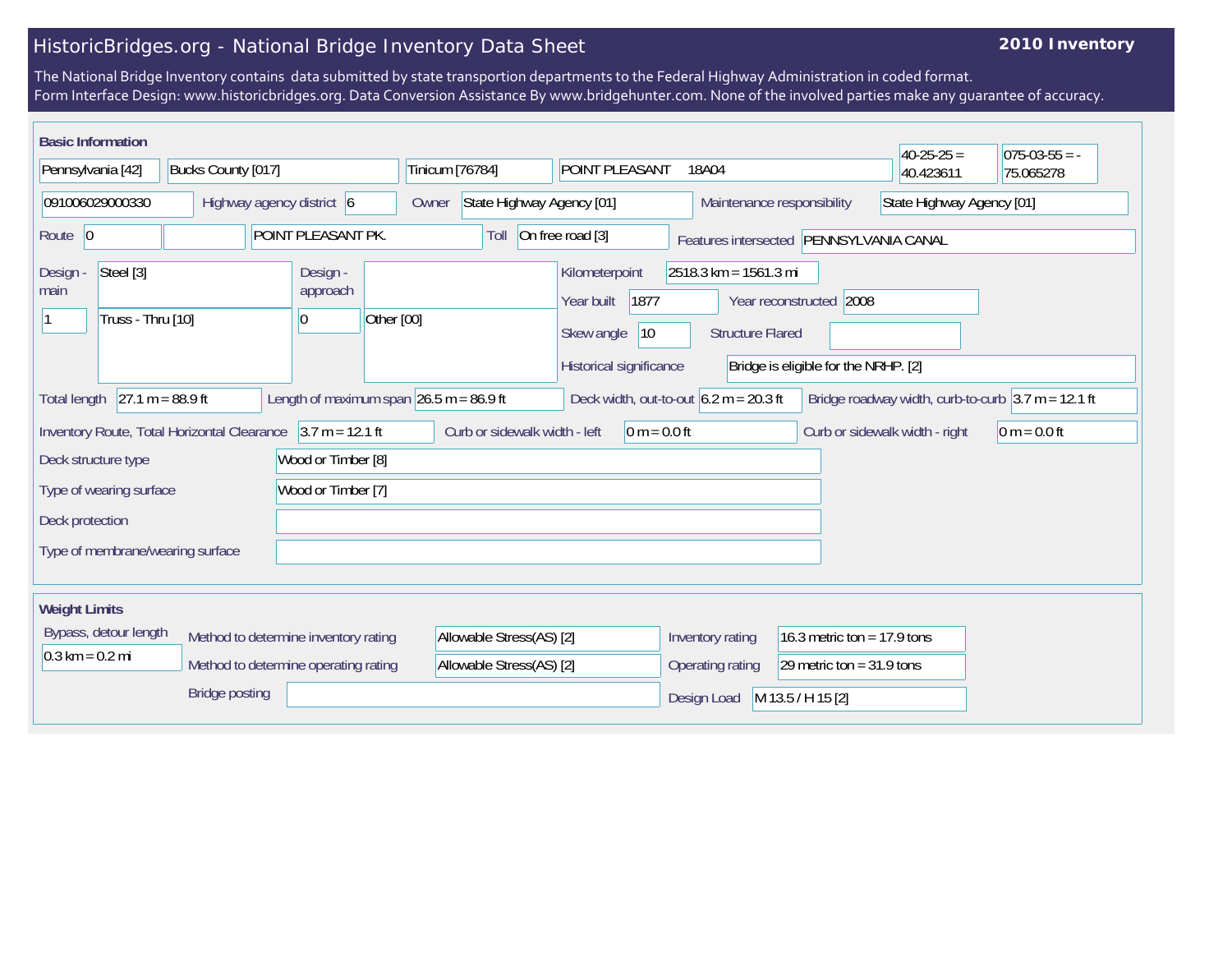| <b>Functional Details</b>                                                                                |                                                                                                                    |  |  |  |  |  |
|----------------------------------------------------------------------------------------------------------|--------------------------------------------------------------------------------------------------------------------|--|--|--|--|--|
| Average daily truck traffi  9<br>Average Daily Traffic<br>666                                            | Year 2009<br>2013<br>600<br>%<br>Future average daily traffic<br>Year                                              |  |  |  |  |  |
| Minor Collector (Rural) [08]<br>Road classification                                                      | Approach roadway width<br>$6.4 m = 21.0 ft$<br>Lanes on structure 1                                                |  |  |  |  |  |
| Type of service on bridge Highway [1]                                                                    | Direction of traffic One lane bridge for 2 - way traffic [3]<br>Bridge median                                      |  |  |  |  |  |
| No parallel structure exists. [N]<br>Parallel structure designation                                      |                                                                                                                    |  |  |  |  |  |
| Waterway [5]<br>Type of service under bridge                                                             | Navigation control on waterway (bridge permit required). [1]<br> 0 <br>Navigation control<br>Lanes under structure |  |  |  |  |  |
| 420 m = $1378.0$ ft<br>Navigation vertical clearanc                                                      | Navigation horizontal clearance   1765 m = 5791.0 ft                                                               |  |  |  |  |  |
| Minimum navigation vertical clearance, vertical lift bridge                                              | Minimum vertical clearance over bridge roadway<br>$10 m = 32.8 ft$                                                 |  |  |  |  |  |
|                                                                                                          | Minimum lateral underclearance reference feature Feature not a highway or railroad [N]                             |  |  |  |  |  |
| Minimum lateral underclearance on right $ 0 = N/A$                                                       | Minimum lateral underclearance on left $0 = N/A$                                                                   |  |  |  |  |  |
| Minimum Vertical Underclearance $ 0 = N/A$                                                               | Minimum vertical underclearance reference feature Feature not a highway or railroad [N]                            |  |  |  |  |  |
| Appraisal ratings - underclearances N/A [N]                                                              |                                                                                                                    |  |  |  |  |  |
|                                                                                                          |                                                                                                                    |  |  |  |  |  |
| <b>Repair and Replacement Plans</b>                                                                      |                                                                                                                    |  |  |  |  |  |
| Type of work to be performed                                                                             | Work to be done by contract [1]<br>Work done by                                                                    |  |  |  |  |  |
| Replacement of bridge or other structure because<br>of substandard load carrying capacity or substantial | Bridge improvement cost<br>$\overline{0}$<br>$ 0\rangle$<br>Roadway improvement cost                               |  |  |  |  |  |
| bridge roadway geometry. [31]                                                                            | $27 m = 88.6 ft$<br>Length of structure improvement<br>Total project cost<br>1000                                  |  |  |  |  |  |
|                                                                                                          | Year of improvement cost estimate                                                                                  |  |  |  |  |  |
|                                                                                                          | Border bridge - state<br>Border bridge - percent responsibility of other state                                     |  |  |  |  |  |
|                                                                                                          | Border bridge - structure number                                                                                   |  |  |  |  |  |